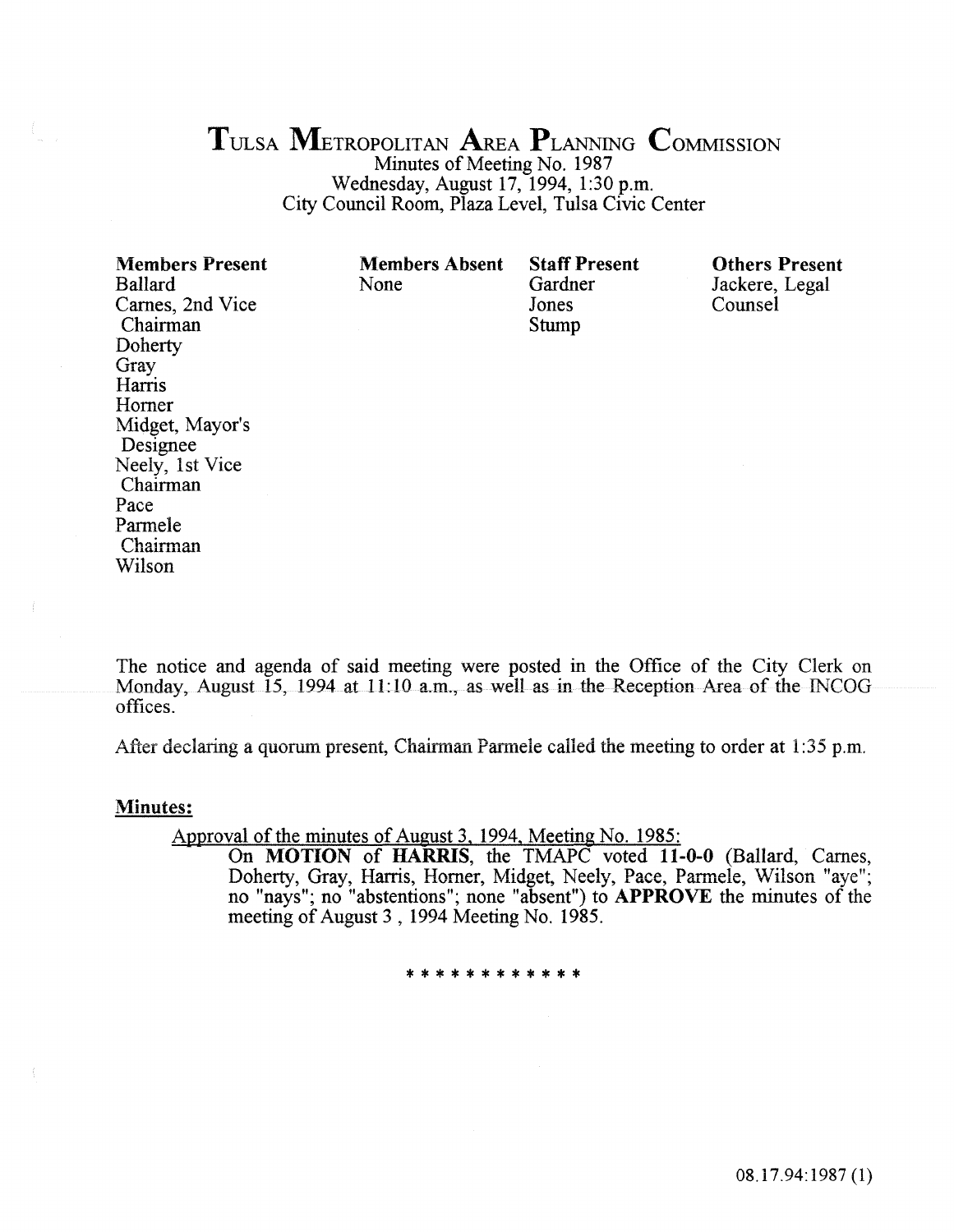## **REPORTS:**

Chairman's Report: Chairman Parmele welcomed Bobbie Gray to the Planning Commission.

#### Committee Reports:

#### Comprehensive Plan Committee

Mr. Neely reported that the Comprehensive Plan Committee met today at 11:30 a.m. to discuss the request from St. John's to expand Special District Boundaries. He requested that the Chairman set a public hearing for October 5 regarding this item. Chairman Parmele so instructed Staff.

Mr. Neely informed that the Comprehensive Plan Committee also discussed a provision in the District 26 Plan concerning zoning in relation to the timing of construction of improvements. He requested that the Chairman set a public hearing for this item on October 19. Chairman Parmele so instructed Staff. Mr. Neely advised that the Comprehensive Plan Committee decided to take no action on the sump area regarding Special District. 1.

#### Director's Report:

Mr. Gardner reviewed items on the City Council agenda.

#### SUBDIVISIONS:

| L-17890 Linda D. Mann (2093)<br>2661 E. 38th St. S. | $(PD-6)(CD-9)$<br>Existing Zoning: RS-1 |                 |                          |                          |
|-----------------------------------------------------|-----------------------------------------|-----------------|--------------------------|--------------------------|
|                                                     | <b>RE</b><br>REO'D                      | $RS-1$<br>REQ'D | LOT "A"<br><b>ACTUAL</b> | LOT "B"<br><b>ACTUAL</b> |
| LOT WIDTH (SF)                                      | 150                                     | 100             | 100                      | 100                      |
| LOT SIZE (SF)                                       | 22,500                                  | 13,500          | 41,750                   | 41,500                   |

#### Staff Comments

Both lots have 3 side lot lines, both meet the current RS-1 buik and area requirements and would meet the proposed RE bulk and area requirements except for lot width.

The Tulsa City-County Health Department (TCCHD) at first denied the lot-split on the basis of insufficient drainage area for a septic system, but on further investigation approved it, with the condition that any house built on the property should be limited to four bedrooms.

This lot-split meets all the applicable subdivision regulations and zoning requirements for RS-1 zoning, and therefore, was considered as a Prior Approval Lot-split by Staff. Deeds were stamped with Lot-split Approval Stamp on July 14, 1994 and were filed July 18, 1994.

#### **Staff Comments**

Mr. Stump informed that Staff verified with the Tulsa City-County Health Department (TCCHD) locations of percolation tests completed on the both the east and west lots of the subject property.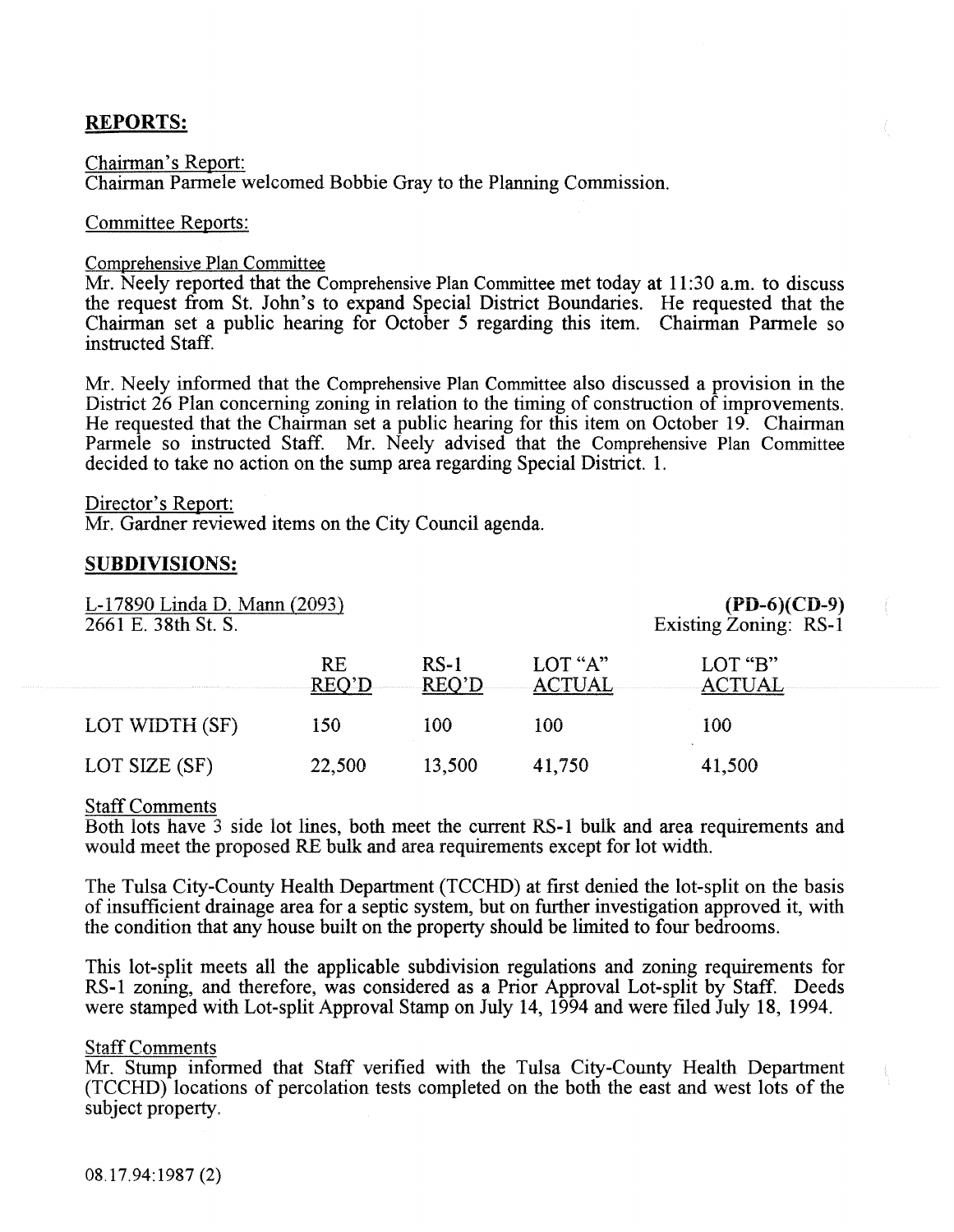#### TMAPC Comments

Chairman Parmele reminded the Planning Commission that this was a prior approval lot-split which Staff found in conformance with the Subdivision Regulations. He added that Legal Counsel has advised, that should the Planning Commission find the lot-split to be in conformance with the Subdivision Regulations, it must be approved.

# **Interested Parties**<br>Steve Schuller

#### 525 South Main #111 74103

Mr. Schuller reminded the Planning Commission that he appeared last week on behalf of neighboring property owners in protest of the application. He advised of being aware of percolation tests conducted nine years ago, but had no knowledge of current tests. Mr. Schuller requested a continuance of one week to review this information.

Chairman Parmele explained that the Planning Commission relies upon the TCCHD to provide such information, and that after conducting the required tests, the TCCHD has found the lot-split can be adequately served by a septic system. He informed that Terry Silva of the TCCHD was present and could answer questions Mr. Schuller might have.

Mr. Schuller informed that he has not had the opportunity to review material in the agenda packets and he may have questions after doing so. He reminded the Planning Commission that he pointed out irregularities regarding the manner in which the lot-split application was handled. Mr. Schuller asked that this item be placed at the end of the agenda so he can review this information.

It was the consensus of the Planning Commission to recess this item to the end of the agenda to allow Mr. Schuller time to review materials provided in the agenda.

Mr. Schuller advised that after conversing with Mr. Silva many questions have been answered; however, he believes this request still merits close scrutiny from the Planning Commission. Mr. Schuller declared that the majority of the septic system will be located where no percolation tests were performed. He disclosed that the covenants required by the Subdivision Regulations to be placed of record when there is a septic system are not present in the deeds, and there is no covenant specifying the condition the TCCHD imposed for this lot-split approval relating to the size of the house to be constructed. Mr. Schuller disclosed that this is inconsistent with the RE zoning which the Planning Commission approved for this area, which includes the subject iot. He noted that this application was reinstated with no new application or fees, which sets a dangerous precedent for other previously-denied lotsplit applications.

There was lengthy discussion over the covenants Mr. Schuller referred to. Mr. Stump advised that Subdivision Regulations require a plat to contain covenants, and since a lot-split does not produce a plat there is no requirement for lot-splits to have covenants relating to septic tank systems.

Mr. Carnes made a motion for approval. The motion was seconded.

Ms. Wilson noted that the Planning Commission had been advised that the TCCHD fourbedroom limit imposed by TCCHD will be tracked through the building permit process. She asked Mr. Jackere if there is a need to place such condition in a covenant.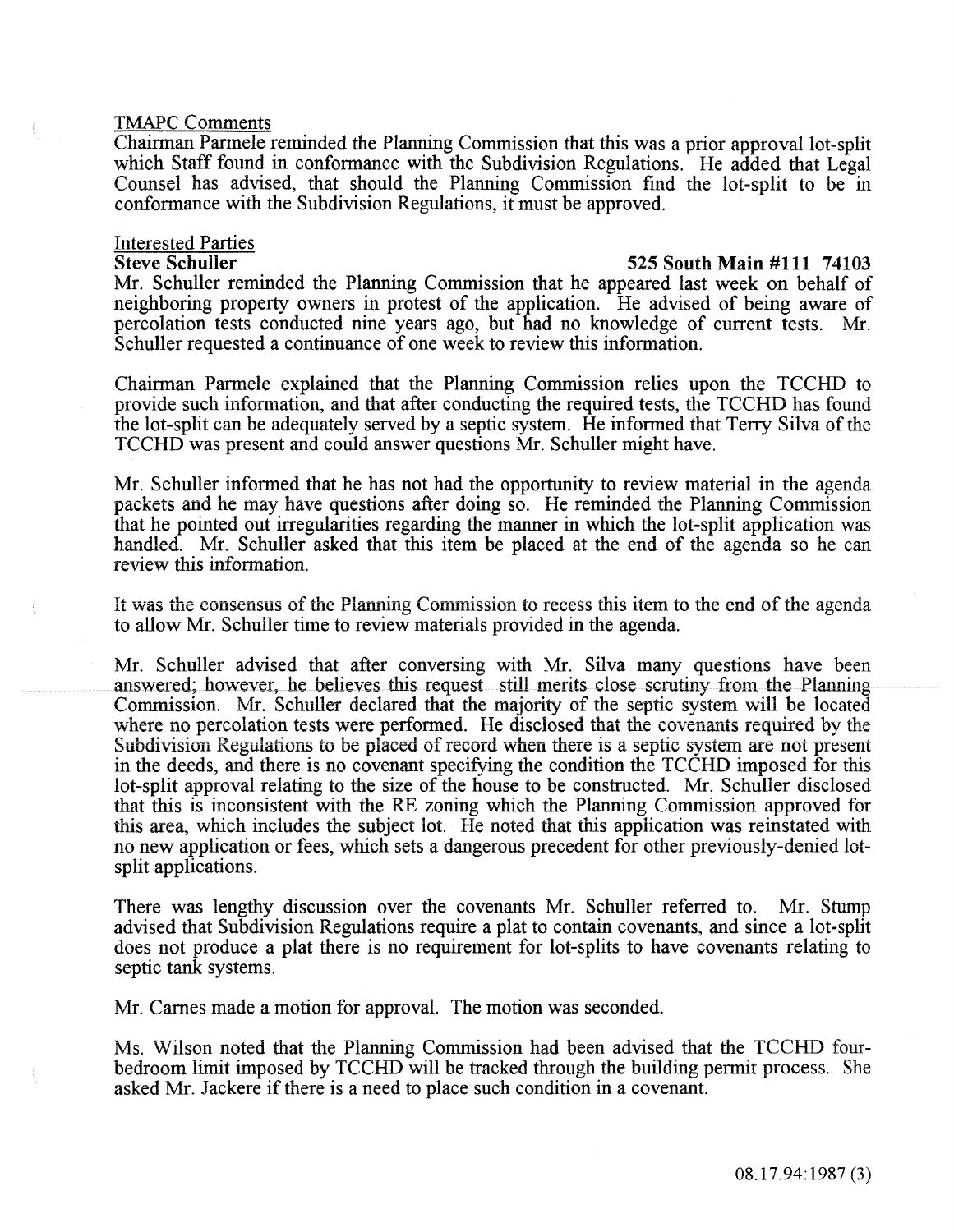Mr. Jackere advised that it would not be appropriate to do so, and he has been assured that under the system of permits, a building permit would go to the TCCHD, where a judgment would made.

Mr. Doherty asked Mr. Silva about the practice of taking percolation tests on the site of the lateral lines.

Mr. Silva informed that at present that is the policy, and informed an amendment to state regulations was made in 1987 stating that the septic system lateral lines must be placed in the area identified by the percolation test holes. However, at the time the subject percolation tests were conducted, in 1985, that was not the requirement.

Mr. Doherty asked Legal Counsel if the 1985 percolation tests would be considered valid or if a new percolation test must be conducted.

Mr. Jackere informed that there is no structure on the new lot and a new percolation test must be conducted prior to the issuance of a building permit.

Mr. Silva informed that during review of City building permits, it is required that a new percolation test be conducted in the area where the septic system will be placed.

Ms. Pace asked where the lateral lines are located on the existing house, wanting to ensure that they are not under the proposed location of the new house, and if they are under the new house location, whether the existing house will be required to install a new septic field.

Mr. Silva informed that the TCCHD has no records for the septic system on the existing house and must rely on the homeowner for this information, or a professional can identify where the system is.

Ms. Wilson asked why the TCCHD reversed its decision on the application.

Mr. Silva explained that the original application had insufficient information, and after the applicant met with their engineer, they were able to provide the additional information to TCCHD. He explained that this is not unusual.

Mr. Gardner noted that the original lot-split was the east 100' and was subsequently reconfigured at a diagonal on the rear portion to allow enough room for lateral lines to meet where the percolation tests were conducted.

Mr. Neely asked Staff to comment on Mr. Schuller's suggestion that there were irregularities in the application process.

Mr. Stump advised that there were no irregularities, and explained that prior approval lotsplits are not required to give notice to abutting property owners; therefore, nothing is lost in reactivating the application process. He added that many times there are obstructions in a lot-split approval which are later remedied; i.e., varying the original layout of the lots and submitting more information to the TCCHD.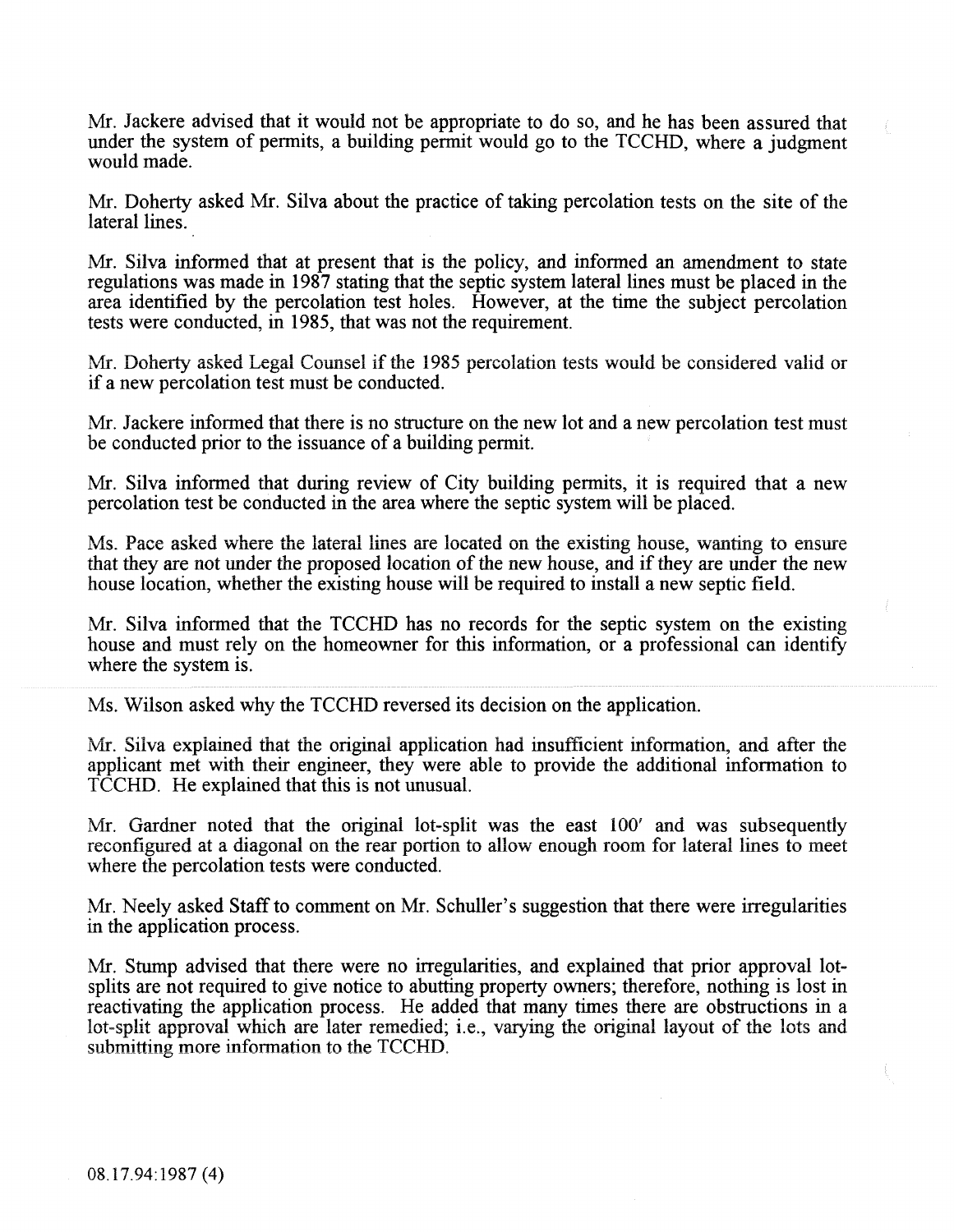#### TMAPC Action; 11 members present:

On MOTION of CARNES, the TMAPC voted 10-1-0 (Ballard, Carnes, Doherty, Gray, Harris, Homer, Neely, Pace, Parmele, Wilson "aye"; Midget "nay"; no "abstentions"; none "absent") to APPROVE PRIOR APPROVAL LOT-SPLIT L-17890 fmding it in conformance with the Subdivision Regulations.

#### \*\*\*\*\*\*\*\*\*\*

#### PLAT WAIVER: SECTION 213 AND SECTION 260:

# Z-4614 (Forest Acres)(1293)

#### (PD-S)(CD-5)

1269 South Memorial Drive

Jones presented the application with Cheryl Steinsiek in attendance at the TAC meeting.

Miller pointed out that the north arrow on the site plan was incorrect.

Canahl stated that the tract is located in a regulatory flood plain and that the finished floor elevation shall be 647'.

French recommended that access points be a minimum of 24' in paving width with proper radius.

Cotner recommended the chain link fence not be located in the flood plain.

French asked if the applicant understood and agreed to the additional dedication. Steinsiek agreed.

French also stated an access control agreement wouid be required.

This 1.04-acre tract was rezoned from *RS-1* to CS in 1974 and was approved by the Board of Adjustment in 1989 to permit automobile sales. Based on the existing underlying plat and the size of the tract, Staff is supportive of the plat waiver application.

Staff recommends **APPROVAL** of the plat waiver for Z-4614 subject to the following conditions:

- 1. Dedication of 10 additional feet for South Memorial Drive to meet the Major Street Plan.
- 2. Grading and/or drainage plan approval by the Department of Public Works in the permit process.
- 3. Access control agreement if required by the Department of Public Works (Traffic Engineering).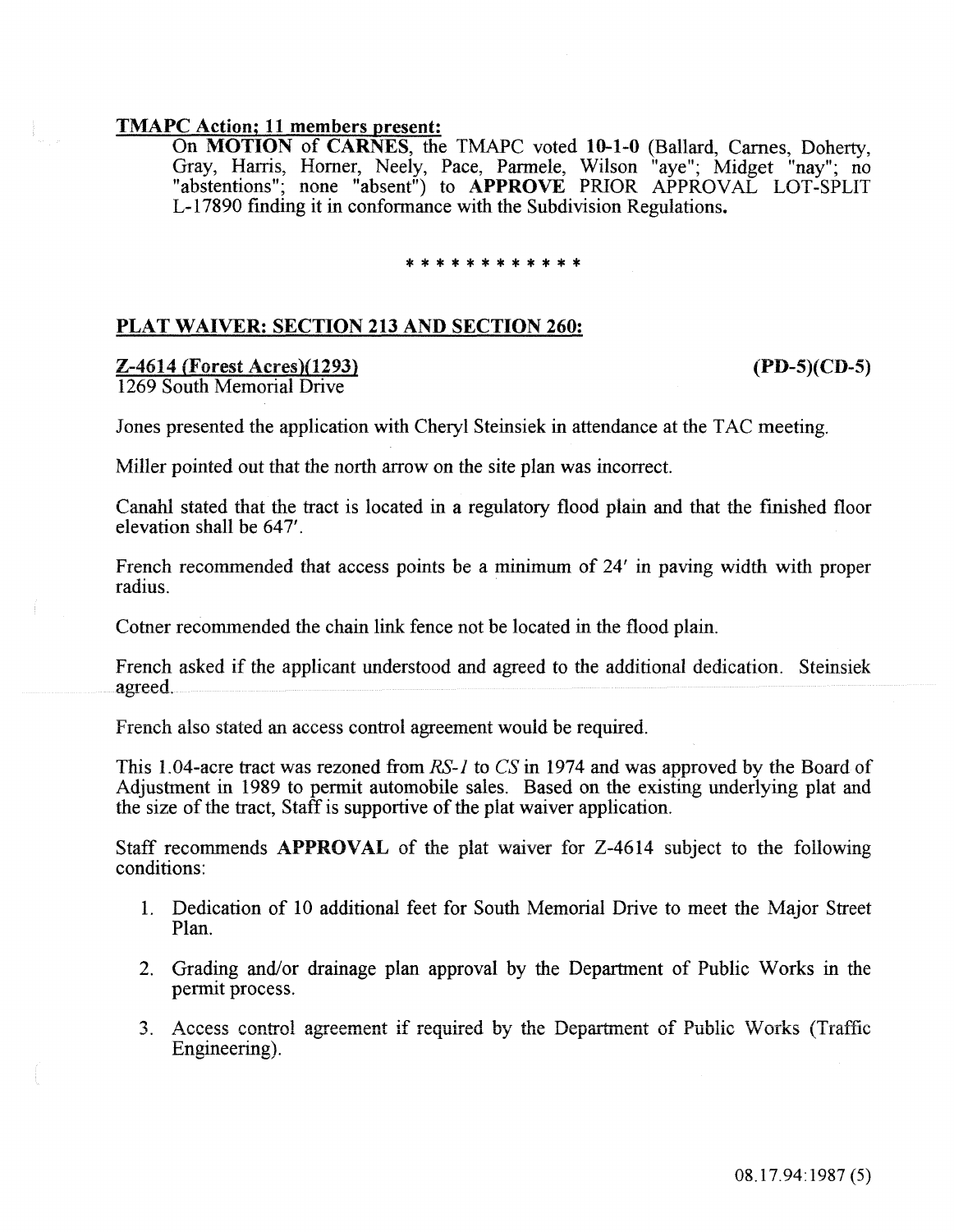On the MOTION of FRENCH, the Technical Advisory Committee voted unanimously to recommend APPROVAL of the plat waiver for Z-4614, subject to all conditions listed above.

Jones recommended to the applicant that a considerable amount of additional work must be done prior to obtaining a building permit and suggested that they contact the Department of Public Works as soon as possible.

#### Staff Comments

Mr. Jones informed that the applicant is proposing to use the property for an automobile pawn facility.

Ms. Wilson asked if it was possible that this business may become a salvage operation.

Mr. Jones advised that use would be in violation of the Zoning Code.

#### TMAPC Action; 11 members present:

On MOTION of CARNES, the TMAPC voted 11-0-0 (Ballard, Carnes, Doherty, Gray, Harris, Homer, Midget, Neely, Pace, Parmele, Wilson "aye"; no "nays"; no "abstentions"; none "absent") to **APPROVE** the PLAT WAIVER for Z-4614 as recommended by Staff.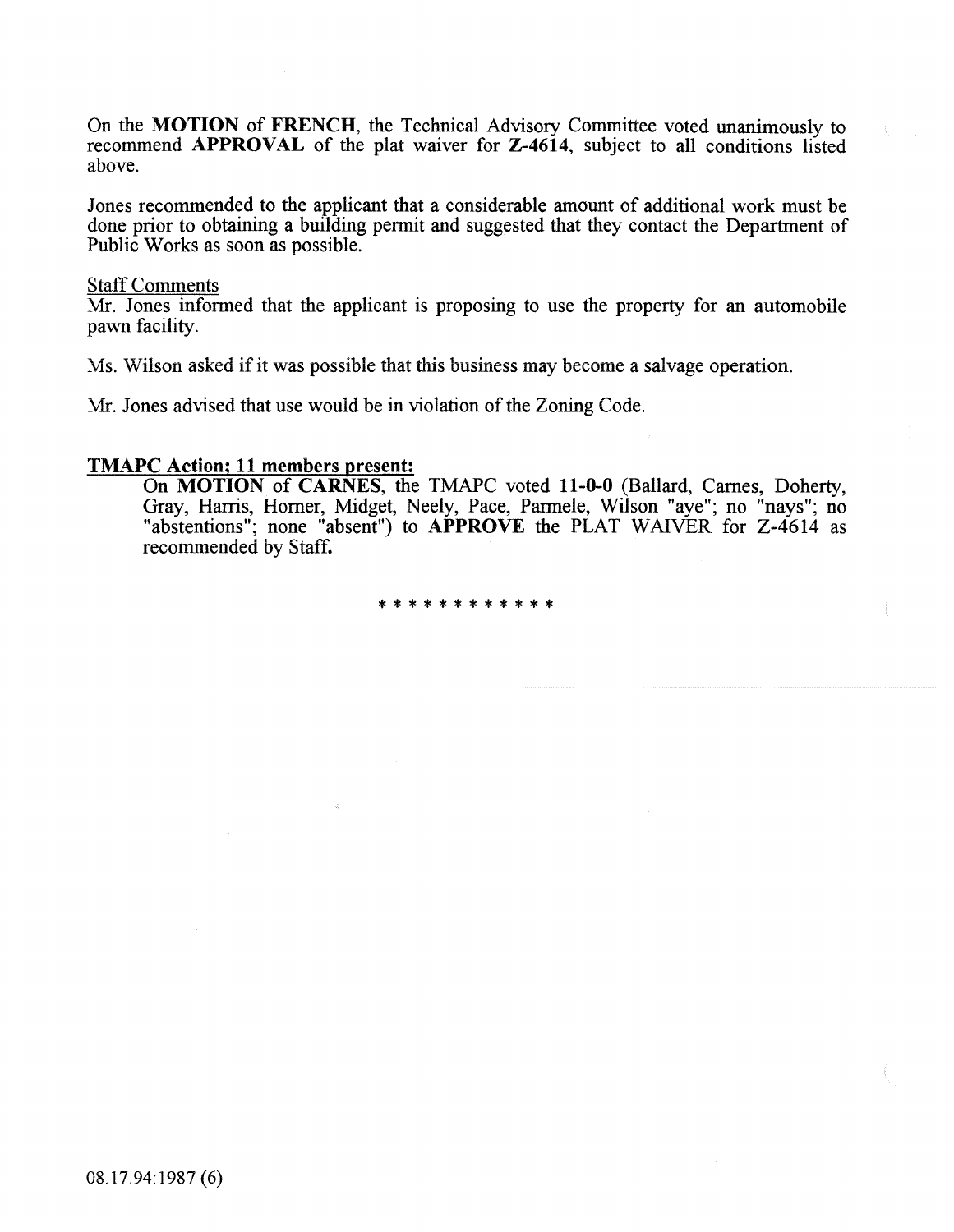This 50' wide tract was rezoned from RS-3 to OL in 1972 and was approved by the Board of Adjustment for residential use July 12, 1994. Since the tract is less than 2.5 acres in size, platted and the proposed use is residential, Staff is supportive of the plat waiver request.

Staff recommends APPROVAL of the plat waiver for Z-4124 subject to the following conditions:

- 1. Grading and/or drainage plan approval by the Department of Public Works in the permit process.
- 2. Utility extensions and/or easements if needed.
- 3. Waiver of the Subdivision Regulations regarding required additional right-of-way for West 42nd Street South.

#### Staff Comments

Mr. Jones noted that the survey is in error in depicting  $25'$  of right-of-way; however, Traffic Engineering indicated no problem with waiving the platting requirement and Subdivision Regulations, since ten additional feet of right-of-way is not needed.

Mr. Jackere suggested adding a condition that the plat will be waived so long as the property is used for residential.

Mr. Jones disclosed that such a condition was considered at the TAC meeting. However, the TAC saw no problem with waiving the plat for either use.

#### TMAPC Action; 11 members present:

On MOTION of CARNES, the TMAPC voted 11-0-0 (Ballard, Carnes, Doherty, Gray, Harris, Homer, Midget, Neely, Pace, Parmele, Wilson "aye"; no "nays"; no "abstentions"; none "absent") to APPROVE the PLAT WAIVER for Z-4124 as recommended by Staff and WAIVER of Subdivision Regulations as recommended by Staff.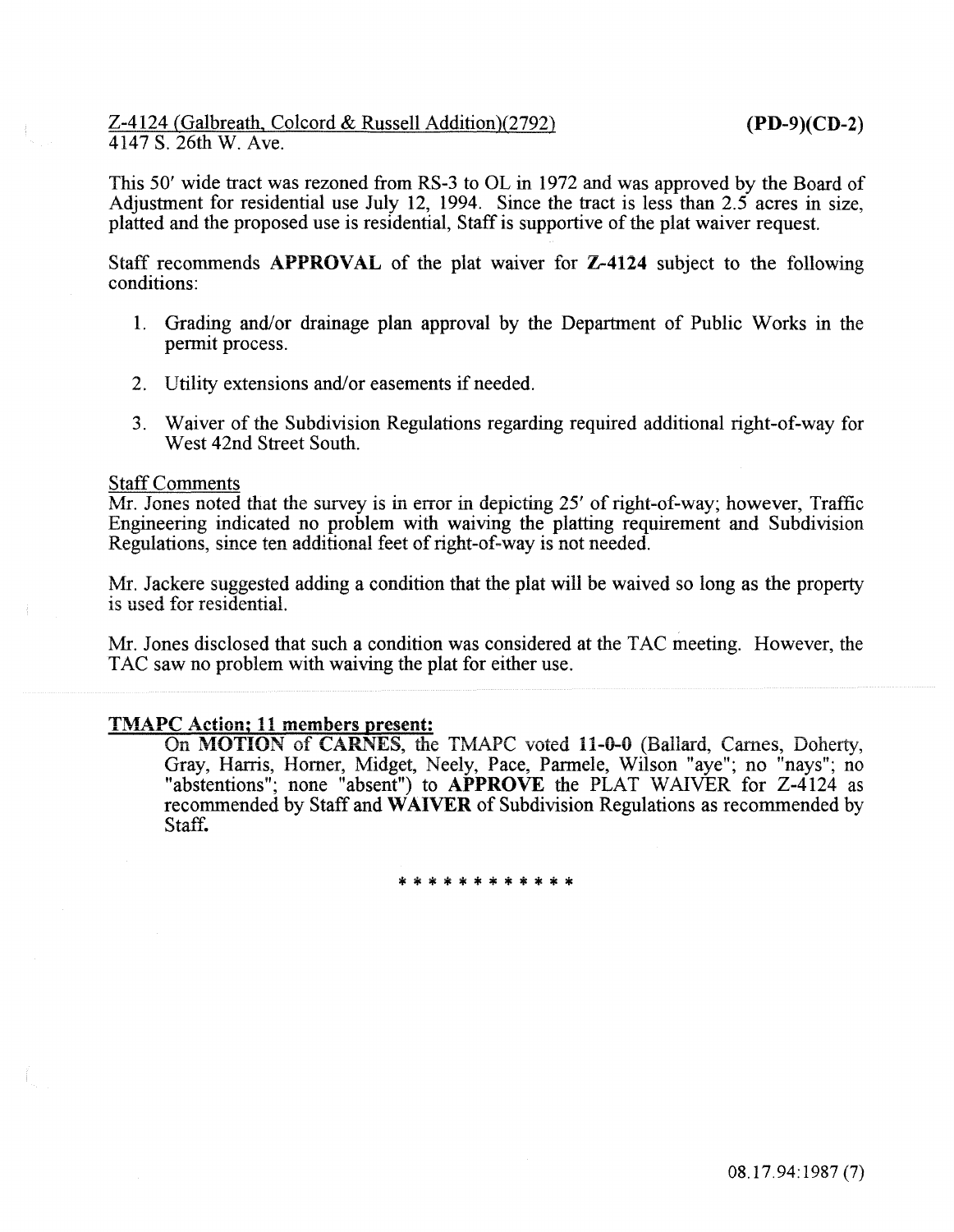CBOA-1283 (Quad Center)(2773) 5161 E. 171st St. S.

(PD-20)(County)

CBOA-1283 is a pending Board of Adjustment application (August 16, 1994 hearing) to permit a private school in an OL-zoned district. This same property was approved by the TAC and TMAPC for a plat waiver in 1988 as a result of Board of Adjustment case CBOA-0804 to permit multi-family use on the lot (never utilized). Since the property is platted and all requirements exist, Staff can find no advantage to a replat.

Staff recommends **APPROVAL** of the plat waiver for CBOA-1283. (Should the Tulsa County Board of Adjustment not approve the special exception, this request should be withdrawn.)

### Staff Comments

Mr. Jones explained that the property is already platted and a plat waiver had been approved for a previous BOA case. He informed that all right-of-way and necessary easements are in existence.

#### TMAPC Action; **11** members present:

On MOTION of CARNES, the TMAPC voted 11-0-0 (Ballard, Carnes, Doherty, Gray, Harris, Homer, Midget, Neely, Pace, Parmele, Wilson "aye"; no "nays"; no "abstentions"; none "absent") to APPROVE the PLAT WAIVER for CBOA-1283 as recommended by Staff.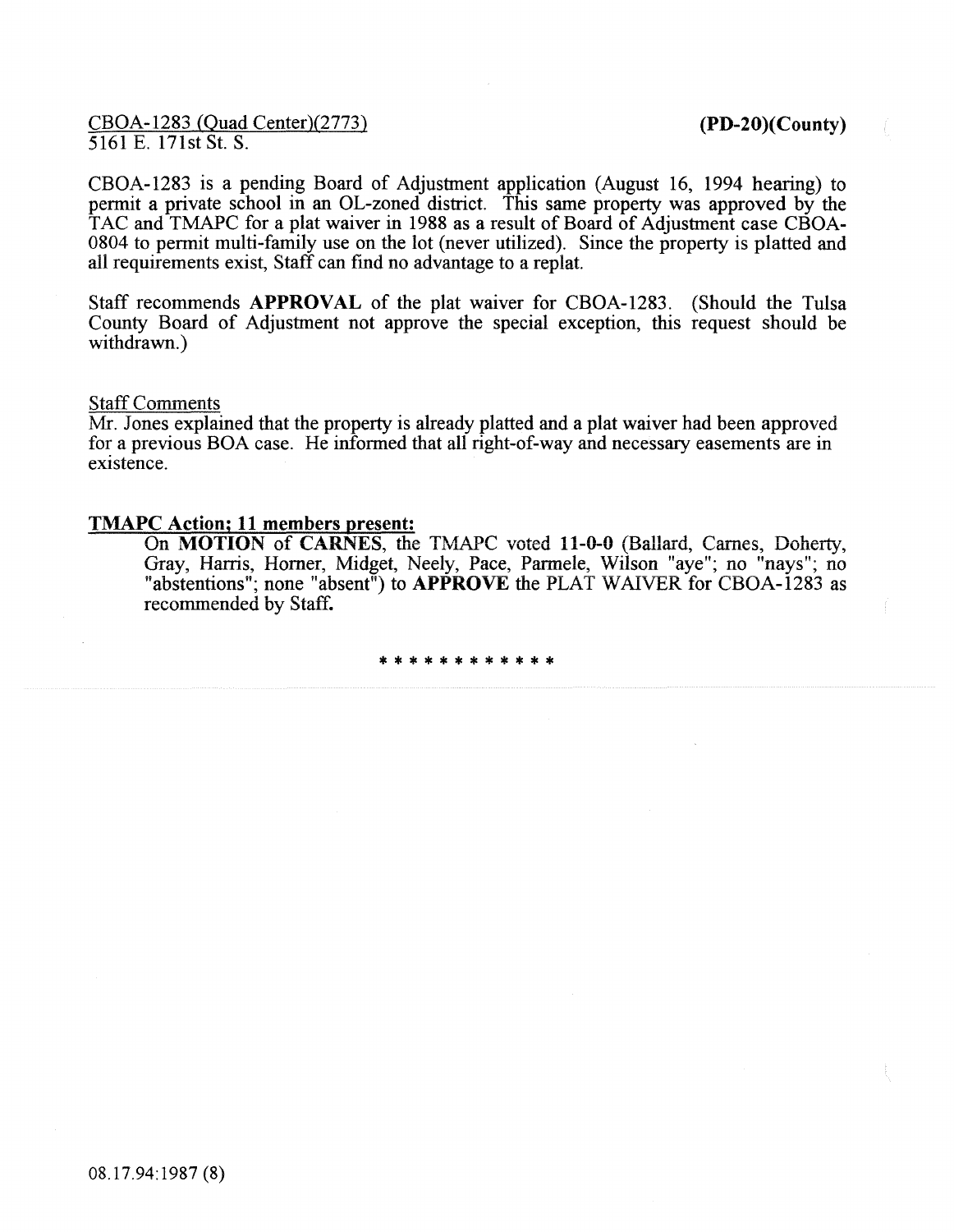## FINAL APPROVAL AND RELEASE:

#### Millicent Crossing (PUD-362)(1984) (PD-18)(CD-8)

North and east of the northeast comer of E. lOlst Street South & South Mingo Road.

#### TMAPC Comments

Chairman Parmele announced that a temporary barricade between Millicent Crossing and Woodbine II will be installed because of the potential for cut-through traffic generated by the school and lack of improvements at the intersection at lOlst and Mingo. He informed that the barricade will be removed and the street will be opened when the intersection is improved.

#### Staff Comments

Mr. Jones explained the easement detail of the plat which previously required pedestrian access from the subdivision to the proposed elementary school to the north. Mr. Jones informed that he has been in contact with Union Public Schools regarding access location.

Mrs. Wilson asked who would be responsible for constructing the fence.

Mr. Jones explained that would be a matter between the developer and school to decide.

Ms. Wilson inquired as to the type of fence being proposed.

Mr. Jones replied that also was a private matter between the school and the developer.

Ms. Pace requested that the fence be constructed with rock or brick pillars and wrought iron fencing to allow pedestrians visibility through the fence.

Mr. Jones informed that the Planning Commission could make that a condition of approval, and he would pass her request on the developer and the engineer.

After hearing these comments the below-listed individuals declined comments.

Interested Parties Shirley Sellers Natoma Stephens Christopher Jolley Duane Cox

10020 East 98th Street 74133 10003 East 98th Piace 74133 9812 South 100th East Place 74133 9804 South 99th East Avenue 74133

#### TMAPC Action; 11 members present:

On MOTION of, the TMAPC voted 10-0-1 (Ballard, , Doherty, Gray, Harris, Horner, Midget, Neely, Pace, Parmele, Wilson "aye"; no "nays"; Carnes "abstaining"; none "absent") to the FINAL PLAT of Millicent Crossing and RELEASE same as having met all conditions of approval as recommended by Staff.

Mr. Midget explained that the street is being barricaded due to uniqueness of the school site and safety of the children, and that it is only temporary.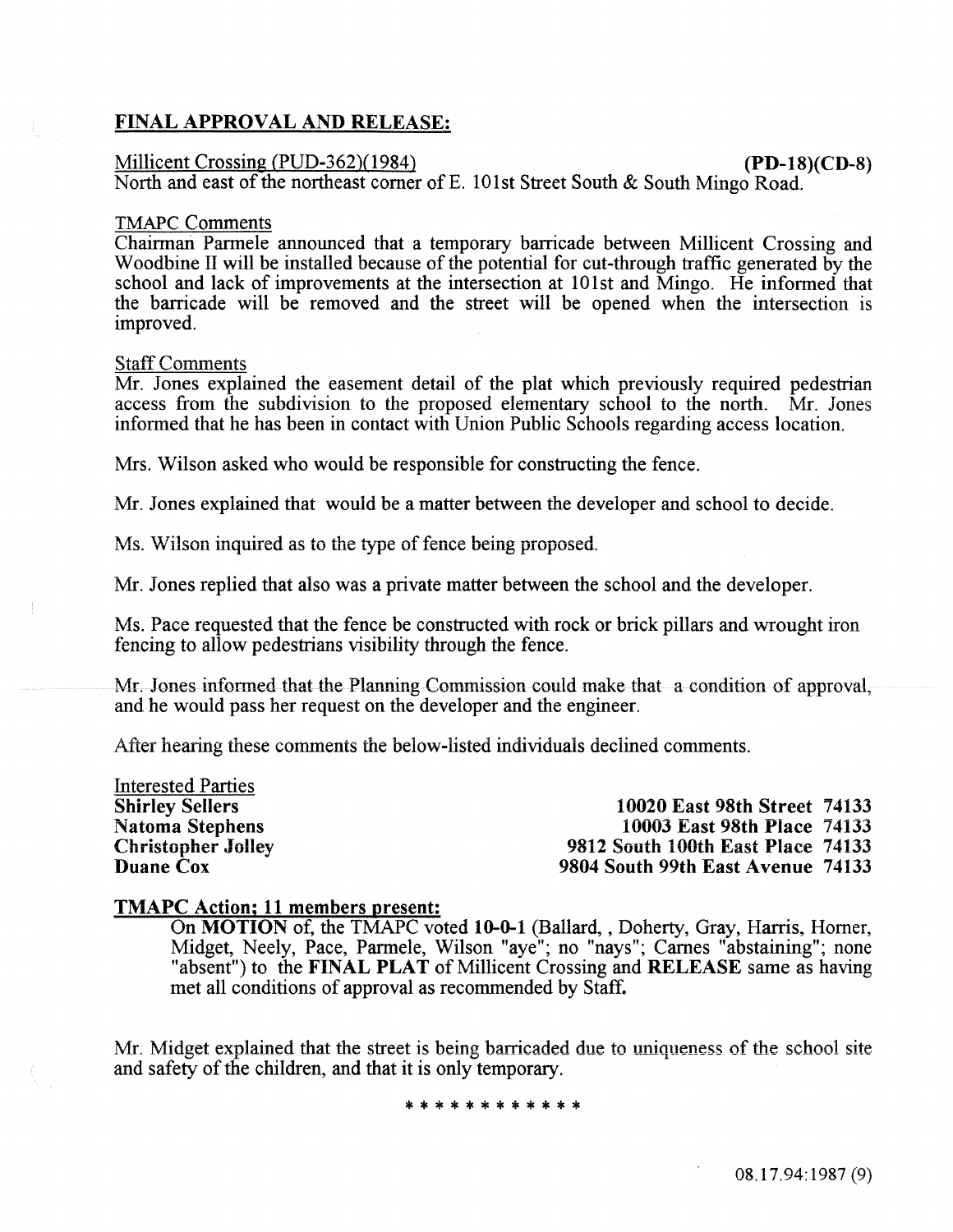### REINSTATEMENT OF PRELIMINARY PLAT:

Signal Hill II (PUD-458)(1583) East 85th Street South & South Braden Avenue. (PD-18)(CD-8)

#### Staff Comments

Mr. Jones explained that this plat has been ongoing for the last year. He commented on a problem involving the required right-of-way and South Yale Avenue access which has recently been resolved by the Department of Public Works and the developer. This new proposal is reflected in the proposed reinstatement of the plat. Mr. Jones advised that the plat has only recently expired, as of June, 1994. Mr. Jones advised that Staff recommends REINSTATEMENT of the plat as presented.

#### TMAPC Action; 11 members present:

On MOTION of, the TMAPC voted 11-0-0 (Ballard, Carnes, Doherty, Gray, Harris, Horner, Midget, Neely, Pace, Parmele, Wilson "aye"; no "nays"; no "abstentions"; "absent") to **REINSTATE** the **PRELIMINARY PLAT** of Signal Hill II as recommended by Staff.

# \*\*\*\*\*\*\*\*\*\*\*\*

#### LOT-SPLiT FOR DiSCUSSiON:

L-17933 Earl W. & Toni S. Arnold (583) 2612 E. 69th St.

(PD-18)(CD-9) *RS-1* 

It is proposed to split Lot 1, Block 2, Sherrelwood Estates, a corner lot, into 2 tracts (18, 118 SF, and 17,734 SF). Each lot wiil contain more square footage than the minimum required (13,500 SF) in an RS-1 zoned district. Paula Hubbard, Chief Zoning Officer, has informed us that in her opinion, TRACT B complies the minimum lot width requirement of 100 feet.

Tract B has the minimum 30 feet of required frontage along East 69th Street. It has 26.71 feet of frontage aiong South Birmingham Avenue. Tract A has a 15-foot wide extension of the main lot south along Birmingham in order to abut the sewer line that runs through the south portion of the lot.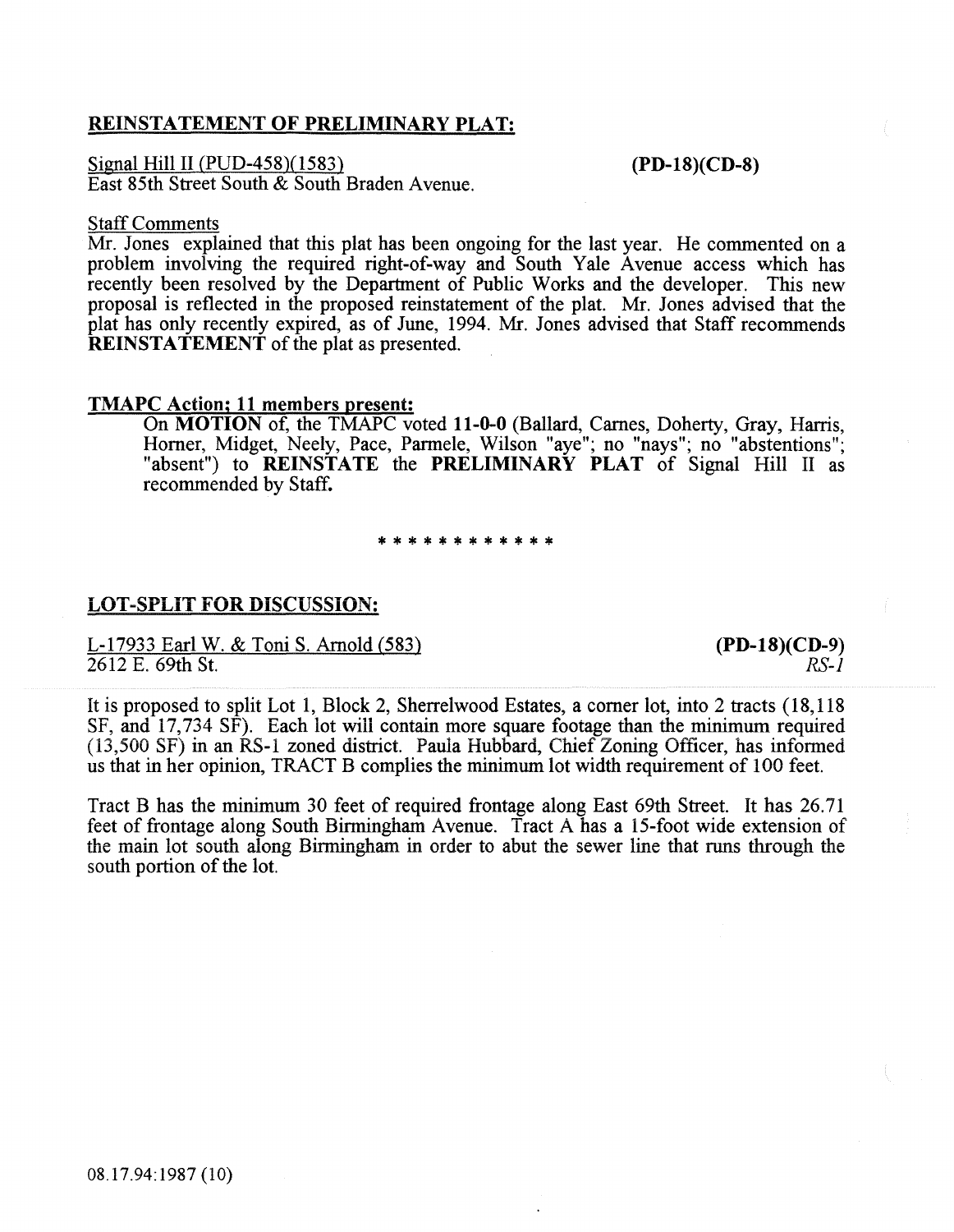Interested Parties Betty Cooper Virginia Penick Kathy Davis Steve Harris Ursula Echmann Jack Arnold

2512 East 69th Street 74136 6955 South Birmingham Place 74136 6931 South Birmingham Place 74136 7002 South Birmingham Court 74136 2611 East 69th Street 74136 7318 South Yale Avenue 74136

The above-listed individuals expressed opposition to the proposed lot-split and made the following comments:

The proposed lot-split is not in keeping with the surrounding area and would result in a class and style of development not in keeping with the existing residences.

The existence of an old plugged oil and gas well was of concern to area residents. They perceive its a possible hazard to any structure located on Tract B.

Concerns over increased storm water runoff were expressed.

There was concern over removal of mature trees to construct a house and the negative impact it would have on existing erosion problems on the property and area residents.

Area residents believe that because of the irregular shape of Tract 2 which would result from the proposed lot-split, it will be difficult to sell and the vacant lot will serve as a breeding ground for vermin.

#### TMAPC Discussion

There was considerable discussion over the method of determining the lot width of Tract "B". The Planning Commission asked that Ms. Hubbard attend next week's meeting to explain how she determined that the subject tract complies with the minimum lot width requirement.

#### TMAPC Action; 11 members present:

On MOTION of DOHERTY, the TMAPC voted 11-0-0 (Ballard, Carnes, Doherty, Gray, Harris, Horner, Midget, Neely, Pace, Parmele, Wilson "aye"; no "nays"; no "abstentions"; "absent") to **CONTINUE** LOT-SPLIT FOR DISCUSSION L-17933 to August 24, 1994.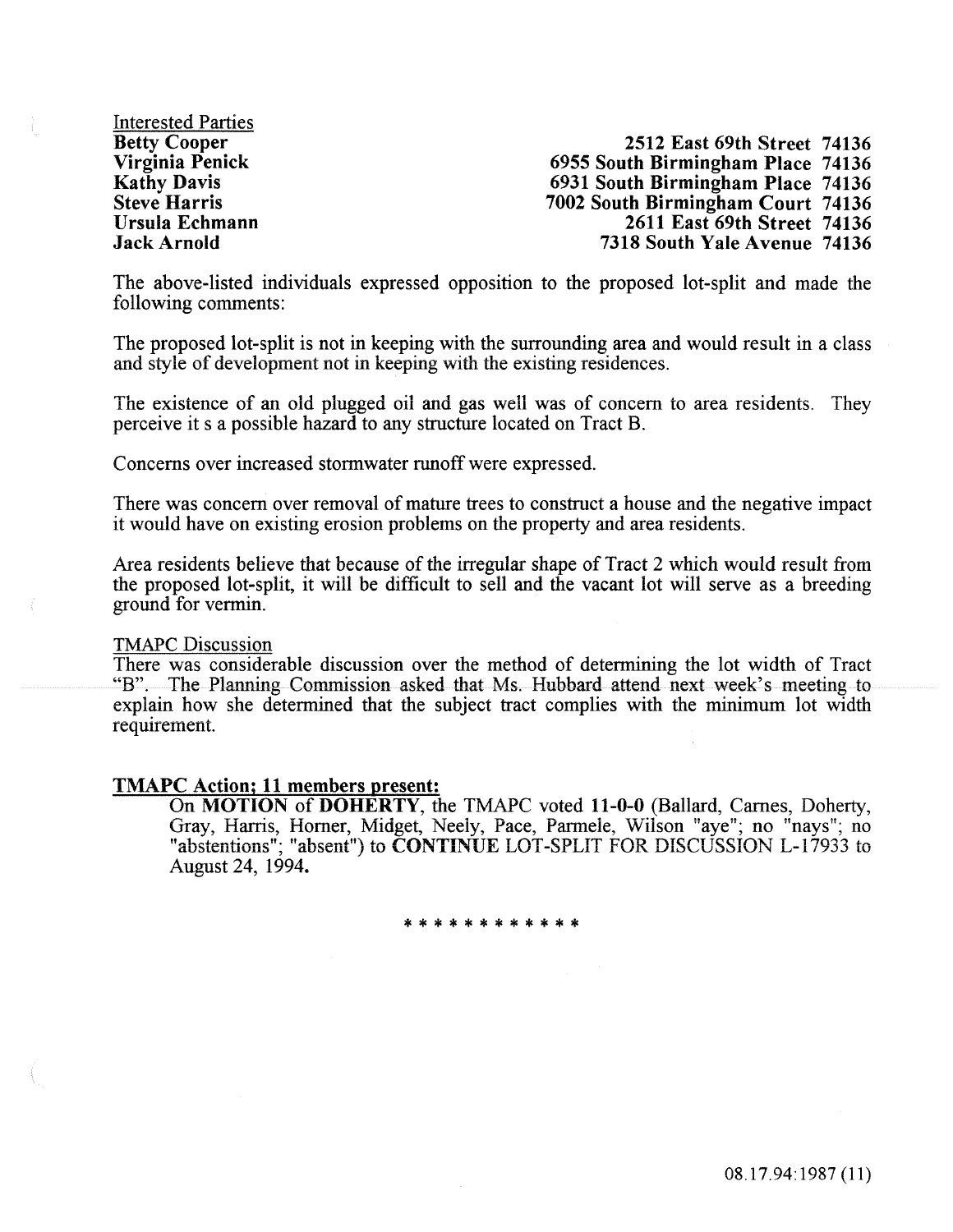## LOT-SPLITS FOR RATIFICATION OF PRIOR APPROVAL:

L-17924 Phil & Debra Roland (382) S. 28th W. Ave. L-17931 Bank IV Oklahoma (2383) 9344 S. Memorial Dr.

(PD-8)(CD-2) *RS-3*  (PD-18)(CD-8) co

#### Staff Comments

Mr. Stump announced that Staff has found the above-listed lot-splits to be in conformance with the lot-split requirements.

#### TMAPC Action; 10 members present:

On MOTION of CARNES, the TMAPC voted 10-0-0 (Ballard, Carnes, Doherty, Gray, Harris, Horner, Midget, Neely, Pace, , Wilson "aye"; no "nays"; no "abstentions"; Parmele "absent") to RATIFY the above-listed lot-splits having received prior approval and finding them to be in accordance with Subdivision Regulations.

# \* \* \* \* \* \* \* \* \* \* \* \*

#### CONTINUED ZONING PUBLIC HEARING:

Application No.: PUD-389-1 Applicant: . Charles Norman Location: South & East of East 81st Street South & South Yale Avenue. Date of Hearing: August 17, 1994

Mr. Neely announced that the applicant has withdrawn this request.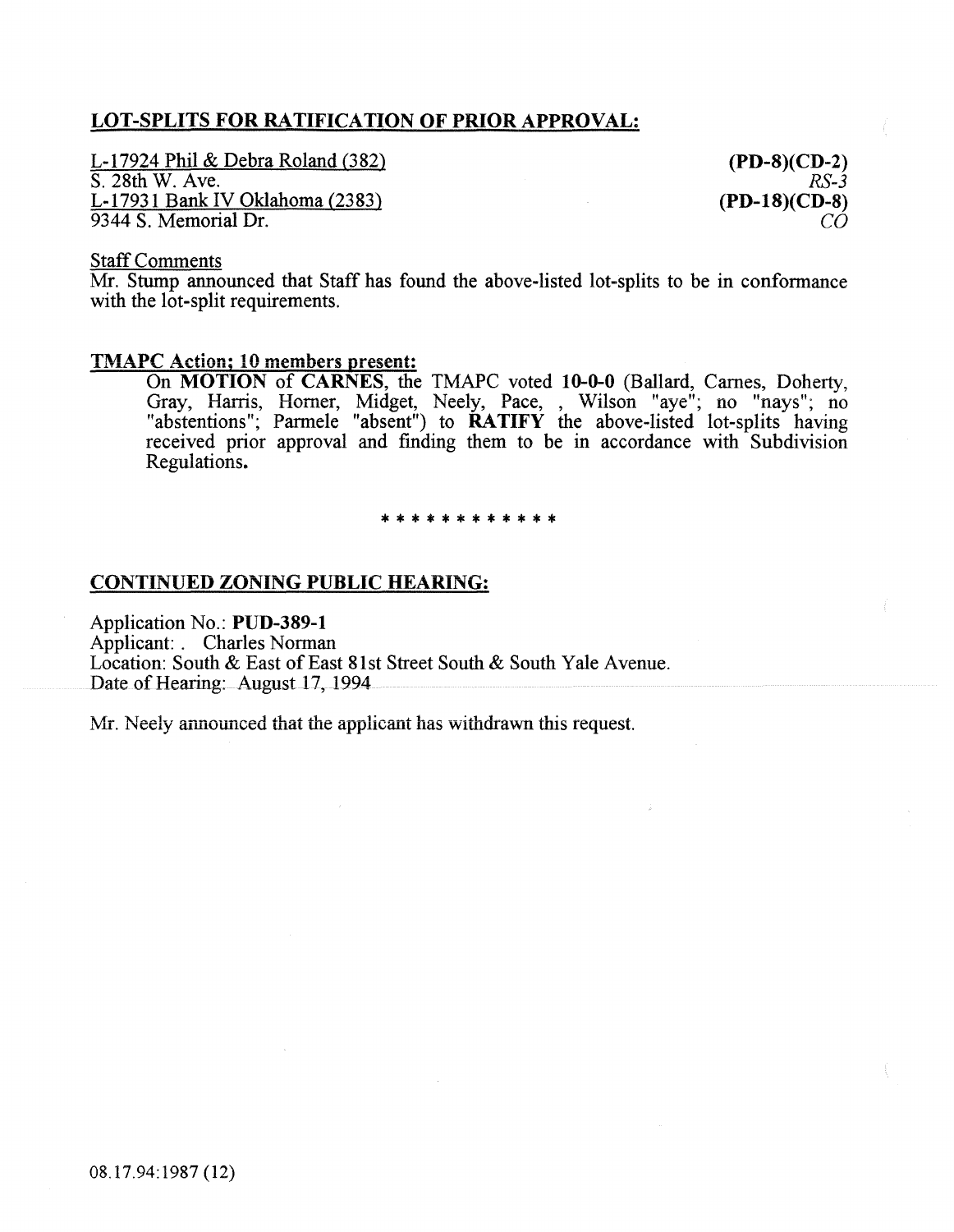#### OTHER BUSINESS:

PUD-171: Detail Sign Plan - Lot 3, Block 1, H-J Plaza - northwest comer of East 81st Street South and South Sheridan Road.

The applicant requests two signs for Jow's Takee-Outee Chinese Restaurant- a ground sign (addition to the existing Pizza Hut sign) and an awning (replacement of the former awning placed by Pizza Hut). After reviewing the request, Staff fmds it to conform with PUD standards and recommends APPROVAL subject to the following as represented by the applicant

- 1. The proposed ground sign will become a portion of the existing Pizza Hut sign and will be attached below the existing sign - it will not increase the height of the existing Sign.
- 2. The new awning will be backlit, not exceeding an illumination of 25 foot-candles at 2 feet from the sign (equal to or less intense than the former Pizza Hut awning).
- 3. Wall signage will be limited to the awning.
- 4. The top of the oval (Jow's) will not protrude above the top of the parapet wall. A dimensioned plan which documents sign placement will be required prior to permit issuance.

The applicant was present and expressed agreement with Staff recommendation.

#### TMAPC Action; 10 members present:

On MOTION of CARNES, the TMAPC voted 10-0-0 (Ballard, Carnes, Doherty, Gray, Harris, Homer, Midget, Neeiy, Pace, Wiison "aye"; no "nays"; no "abstentions"; Parmele "absent") to APPROVE PUD 171 DETAIL SIGN PLAN as recommended by Staff.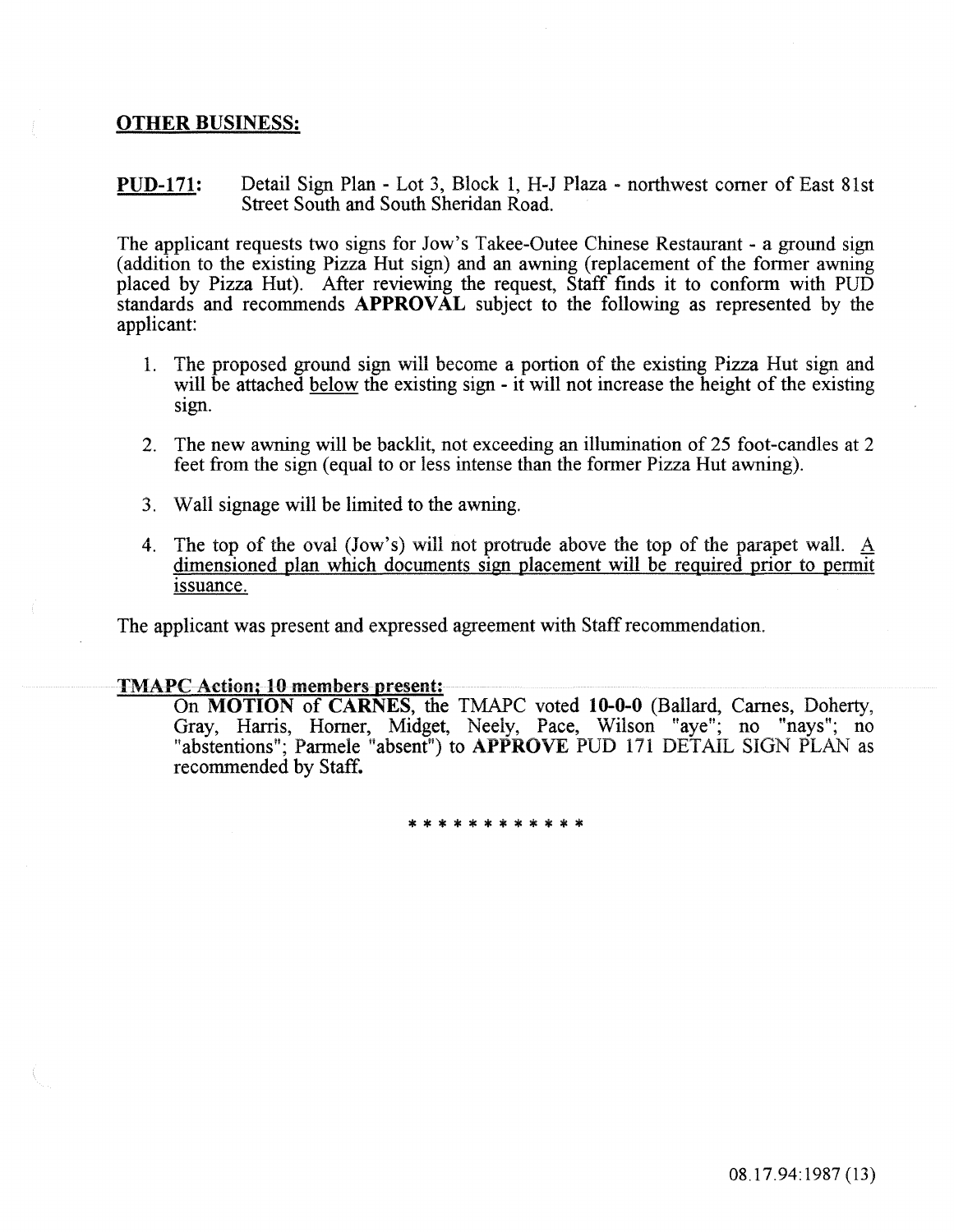PUD-260-B: Detail Landscape Plan - Lot 4, Block 1, Hyde Park Amended - 4949 East 71st Street South.

The applicant's request is for approval of the Landscape Plan for a Sonic restaurant. Staff review finds that the proposed plan conforms to the requirements of the Landscape Chapter of the Zoning Code and therefore recommends APPROVAL subject to the following condition:

1. Demonstration by the applicant that the 10' clear zone beneath any existing electrical transmission lines will be observed.

#### TMAPC Action; 10 members present:

On MOTION of HARRIS, the TMAPC voted 10-0-0 (Ballard, Carnes, Doherty, Gray, Harris, Homer, Midget, Neely, Pace, Wilson "aye"; no "nays"; no "abstentions"; Parmele "absent") to APPROVE PUD 260-B DETAIL LANDSCAPE PLAN as recommended by Staff.

\* \* \* \* \* \* \* \* \* \* \* \*

PUD-379: Detail Site Plan Review- Lot 1, Block 1, The Village at Woodland Hills.

The applicant, Sun and Ski Sports Expo, requests approval for a temporary tent as an accessory use. Based on tent location, the intended use and available parking, Staff recommends APPROVAL.

Mr. Doherty informed that he will be abstaining from the vote. He informed that the applicant is requesting the tent use from August 17 through August 23, 1994.

#### TMAPC Action; 10 members present:

On MOTION of MIDGET, the TMAPC voted 10-0-0 (Ballard, Carnes, Gray, Harris, Homer, Midget, Neely, Pace, Wilson "aye"; no "nays"; Doherty "abstaining"; Parmele "absent") to APPROVE PUD 379 REVISED SITE PLAN.

#### \* \* \* \* \* \* \* \* \*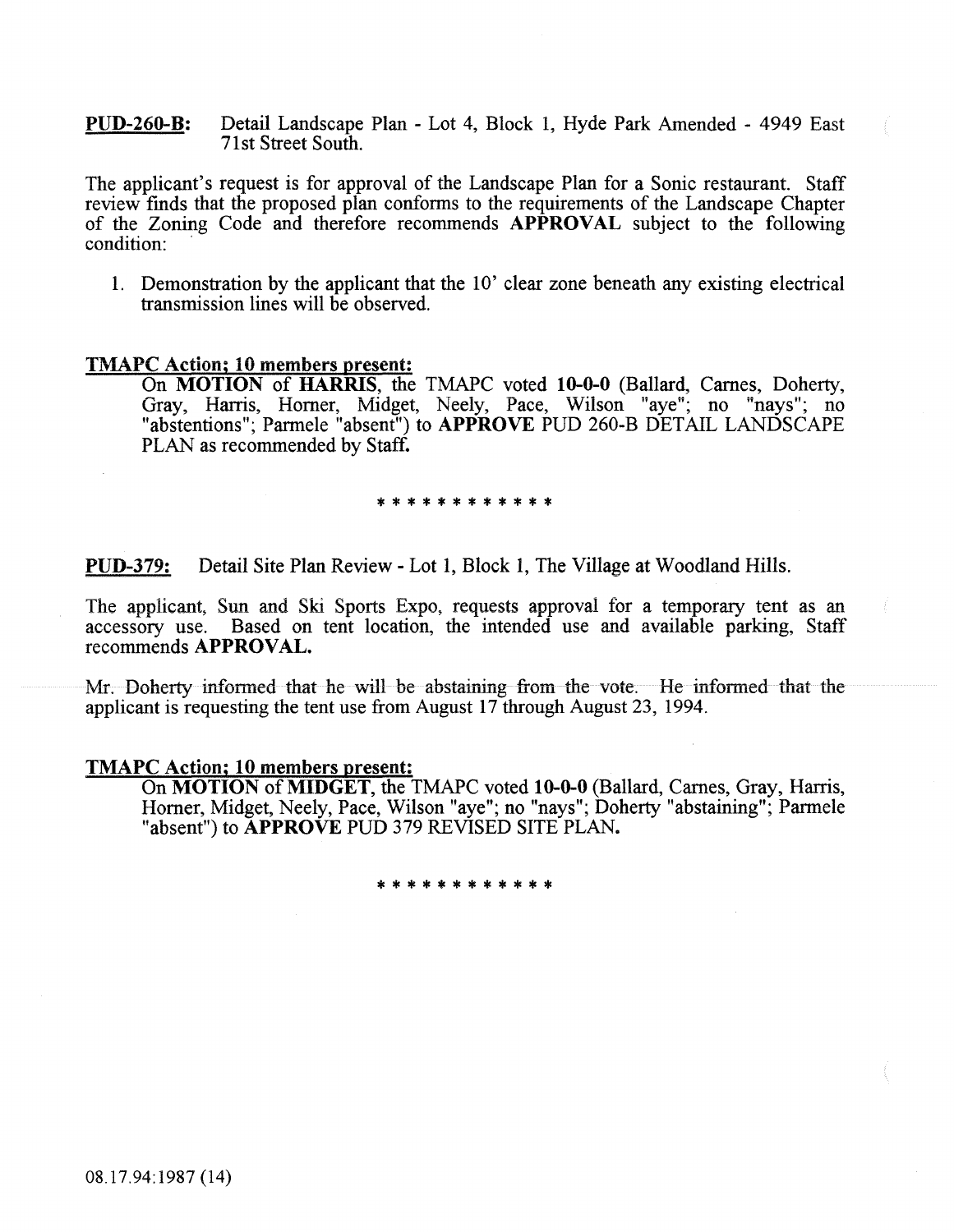There being no further business, the Chairman declared the meeting adjourned at 2:45 p.m.

Date Approved: <u>-</u>  $\frac{1}{1}$ ATTEST: *t* / *J"7* ~\/: I /  $\frac{1}{\sqrt{4\pi r^2}}$ 1 Secretary I I *//l* / L/